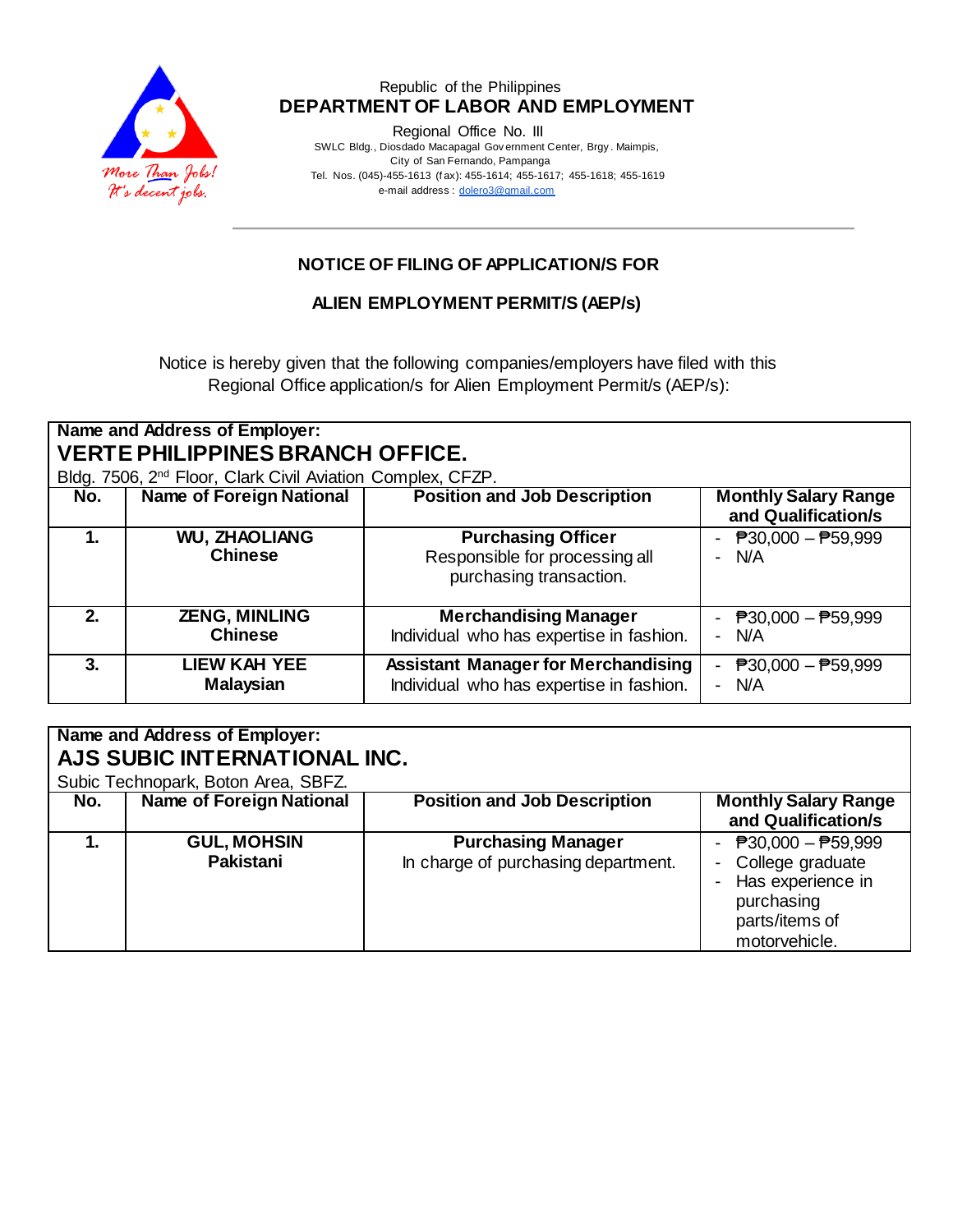

### Republic of the Philippines  **DEPARTMENT OF LABOR AND EMPLOYMENT**

Regional Office No. III

 SWLC Bldg., Diosdado Macapagal Gov ernment Center, Brgy . Maimpis, City of San Fernando, Pampanga Tel. Nos. (045)-455-1613 (f ax): 455-1614; 455-1617; 455-1618; 455-1619 e-mail address [: dolero3@gmail.com](mailto:dolero3@gmail.com)

# **Name and Address of Employer: HYUNDAI ENGINEERING & CONSTRUCTION CO. LTD.**

28/F Tower 2 The Enterprise Center, Ayala Ave. cor. Paseo De Roxas, San Lorenzo, Makati City (for its Project in Region 3)

| No. | <b>Name of Foreign National</b> | <b>Position and Job Description</b>    | <b>Monthly Salary Range</b><br>and Qualification/s |
|-----|---------------------------------|----------------------------------------|----------------------------------------------------|
| 1.  | <b>KIM, EUDDEUM</b>             | <b>Planning Manager</b>                | $\overline{P}60,000 - \overline{P}89,999$          |
|     | Korean                          | Manage project monitoring and          | With good leadership                               |
|     |                                 | reporting.                             | and managing skills.                               |
| 2.  | ZHANG, ZHINAN                   | <b>Construction Manager</b>            | $\overline{P}60,000 - \overline{P}89,999$          |
|     | <b>Chinese</b>                  | Manage forecasting activity to ensure  | With strong work &                                 |
|     |                                 | equipment & materials.                 | leadership ethics.                                 |
| 3.  | LEE, SUNG-JUN                   | <b>Construction Manager</b>            | $\overline{P}60,000 - \overline{P}89,999$          |
|     | Korean                          | Manage & prepare internal and external | Familiarity with                                   |
|     |                                 | reports pertaining to job status.      | construction                                       |
|     |                                 |                                        | management                                         |
|     |                                 |                                        | software package.                                  |
| 4.  | <b>CHUNG, YOOHOON</b>           | <b>Planning Manager</b>                | $\overline{P}60,000 - \overline{P}89,999$          |
|     | Korean                          | Managing and oversees specialized      | With strong work                                   |
|     |                                 | planning function.                     | ethics and well                                    |
|     |                                 |                                        | familiar of industry                               |
|     |                                 |                                        | specific terminology.                              |

# **Name and Address of Employer: DONG-AH GEOLOGICAL ENGINEERING CO. LTD.**

Unit 1 The Junction Strip Mall, CIP 1, Calmelray Ave., corner Wisdom St., Canlubang, Calamba, Laguna. (for its Project in Region 3)<br> **No.** | **Name of Foreign National No.** | Name of Foreign National | Position and Job Description | Monthly Salary Range **and Qualification/s 1. LEE, JINTAEK Korean Construction Manager** Manage for casting activity to ensure equipment and maintenance. - ₱60,000 – ₱89,999 - Leadership and managing skills.